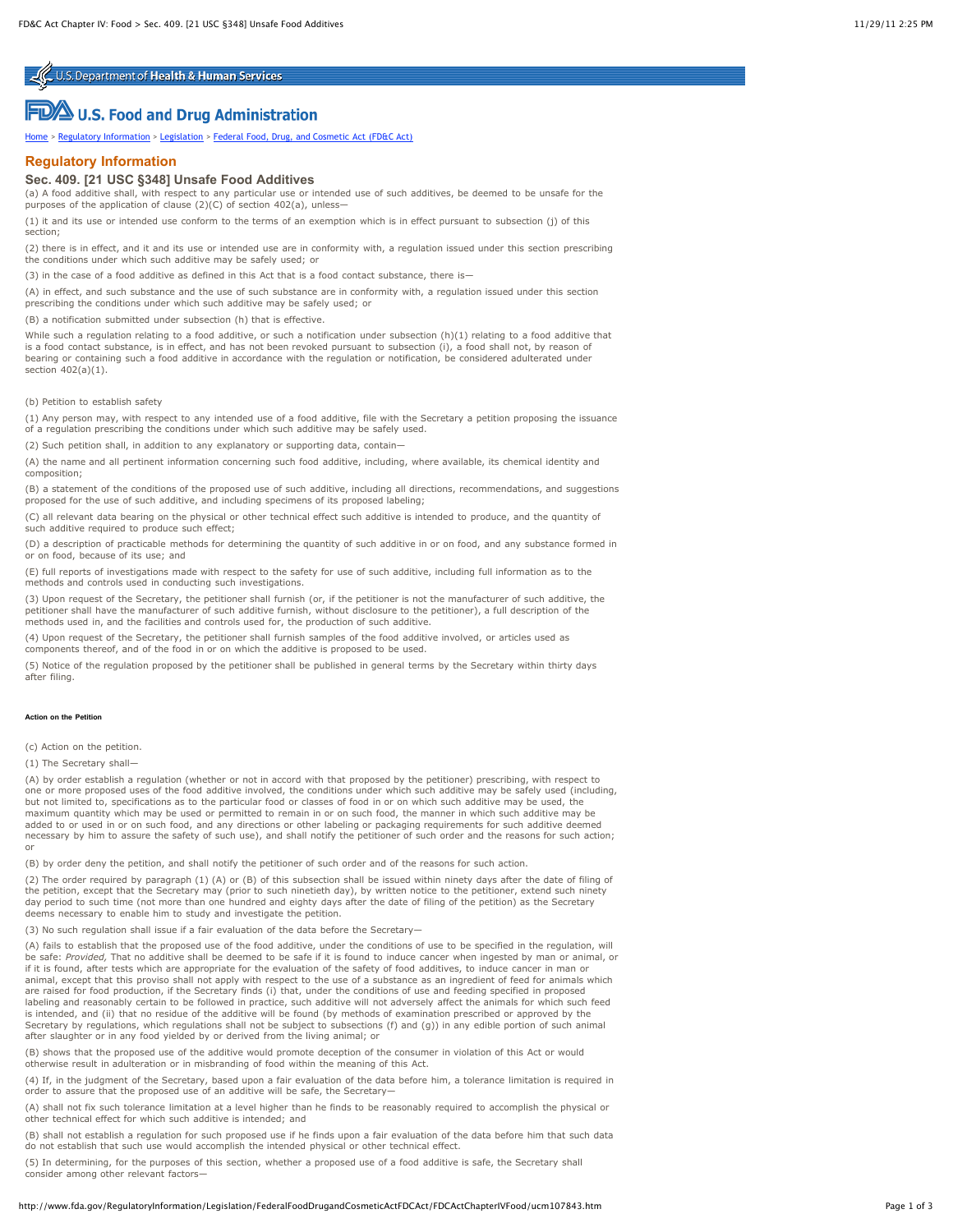#### FD&C Act Chapter IV: Food > Sec. 409. [21 USC §348] Unsafe Food Additives 11/29/11 2:25 PM

(A) the probable consumption of the additive and of any substance formed in or on food because of the use of the additive;

(B) the cumulative effect of such additive in the diet of man or animals, taking into account any chemically or pharmacologically related substance or substances in such diet; and

(C) safety factors which in the opinion of experts qualified by scientific training and experience to evaluate the safety of food additives are generally recognized as appropriate for the use of animal experimentation data.

(d) Regulation issued on Secretary's initiative. The Secretary may at any time, upon his own initiative, propose the issuance of a regulation prescribing, with respect to any particular use of a food additive, the conditions under which such additive may be safely used, and the reasons therefor. After the thirtieth day following publication of such a proposal, the Secretary may by order establish a regulation based upon the proposal.

(e) Publication and Effective Date of Orders. Any order, including any regulation established by such order, issued under subsection (c) or (d) of this section, shall be published and shall be effective upon publication, but the Secretary may stay such effectiveness if, after issuance of such order, a hearing is sought with respect to such order pursuant to subsection (f).

#### (f) Objections and Public Hearing.

(1) Within thirty days after publication of an order made pursuant to subsection (c) or (d) of this section, any person adversely affected by such an order may file objections thereto with the Secretary, specifying with particularity the provisions of the order deemed objectionable, stating reasonable grounds therefor, and requesting a public hearing upon such objections. The Secretary shall, after due notice, as promptly as possible hold such public hearing for the purpose of receiving evidence relevant and<br>material to the issues raised by such objections. As soon as practicable after completion of the order act upon such objections and make such order public.

(2) Such order shall be based upon a fair evaluation of the entire record at such hearing, and shall include a statement setting forth in detail the findings and conclusions upon which the order is based.

(3) The Secretary shall specify in the order the date on which it shall take effect, except that it shall not be made to take effect prior to the ninetieth day after its publication, unless the Secretary finds that emergency conditions exist necessitating an earlier effective date, in which event the Secretary shall specify in the order his findings as to such conditions.

#### (g) Judicial Review

(1) In a case of actual controversy as to the validity of any order issued under subsection (f), including any order thereunder with respect to amendment or repeal of a regulation issued under this section, any person who will be adversely affected by such order may obtain judicial review by filing in the United States Court of Appeals for the circuit wherein such person resides or<br>has his principal place of business, or in the United States Court of Appeals for the Dis after the entry of such order, a petition praying that the order be set aside in whole or in part.

(2) A copy of such petition shall be forthwith transmitted by the clerk of the court to the Secretary, or any officer designated by him for that purpose, and thereupon the Secretary shall file in the court the record of the proceedings on which he based his order, as provided in section 2112 of title 28, United States Code. Upon the filing of such petition the court shall have jurisdiction,<br>which upon the filing of the record with it shall be exclusive, to affirm or set aside Until the filing of the record the Secretary may modify or set aside his order. The findings of the Secretary with respect to questions of fact shall be sustained if based upon a fair evaluation of the entire record at such hearing.

(3) The court, on such judicial review, shall not sustain the order of the Secretary if he failed to comply with any requirement imposed on him by subsection (f)(2) of this section.

(4) If application is made to the court for leave to adduce additional evidence, the court may order such additional evidence to be taken before the Secretary and to be adduced upon the hearing in such manner and upon such terms and conditions as to the court may seem proper, if such evidence is material and there were reasonable grounds for failure to adduce such evidence in the proceedings below. The Secretary may modify his findings as to the facts and order by reason of the additional evidence so taken, and shall file with the court such modified findings and order.

(5) The judgment of the court affirming or setting aside, in whole or in part, any order under this section shall be final, subject<br>to review by the Supreme Court of the United States upon certiorari or certification as pr United States Code. The commencement of proceedings under this section shall not, unless specifically ordered by the court to the contrary, operate as a stay of an order.

#### (h) Notification Relating to a Food Contact Substance

(1) Subject to such regulations as may be promulgated under paragraph (3), a manufacturer or supplier of a food contact substance may, at least 120 days prior to the introduction or delivery for introduction into interstate commerce of the food contact substance, notify the Secretary of the identity and intended use of the food contact substance, and of the determination of the manufacturer or supplier that the intended use of such food contact substance is safe under the standard described in subsection (c)(3)(A). The notification shall contain the information that forms the basis of the determination and all information required to be submitted by regulations promulgated by the Secretary.

(2)(A) A notification submitted under paragraph (1) shall become effective 120 days after the date of receipt by the Secretary and the food contact substance may be introduced or delivered for introduction into interstate commerce, unless the Secretary makes a determination within the 120-day period that, based on the data and information before the Secretary, such use of the food contact substance has not been shown to be safe under the standard described in subsection (c)(3)(A), and informs the manufacturer or supplier of such determination.

(B) A decision by the Secretary to object to a notification shall constitute final agency action subject to judicial review.

(C) In this paragraph, the term ''food contact substance'' means the substance that is the subject of a notification submitted under paragraph (1), and does not include a similar or identical substance manufactured or prepared by a person other than the manufacturer identified in the notification.

(3)(A) The process in this subsection shall be utilized for authorizing the marketing of a food contact substance except where the Secretary determines that submission and review of a petition under subsection (b) is necessary to provide adequate assurance of safety, or where the Secretary and any manufacturer or supplier agree that such manufacturer or supplier may submit a petition under subsection (b).

(B) The Secretary is authorized to promulgate regulations to identify the circumstances in which a petition shall be filed under subsection (b), and shall consider criteria such as the probable consumption of such food contact substance and potential toxicity of the food contact substance in determining the circumstances in which a petition shall be filed under subsection (b).

(4) The Secretary shall keep confidential any information provided in a notification under paragraph (1) for 120 days after receipt by the Secretary of the notification. After the expiration of such 120 days, the information shall be available to any interested party except for any matter in the notification that is a trade secret or confidential commercial information.

(5)(A)(i) Except as provided in clause (ii), the notification program established under this subsection shall not operate in any fiscal year unless-

(I) an appropriation equal to or exceeding the applicable amount under clause (iv) is made for such fiscal year for carrying out such program in such fiscal year; and

(II) the Secretary certifies that the amount appropriated for such fiscal year for the Center for Food Safety and Applied Nutrition of the Food and Drug Administration (exclusive of the appropriation referred to in subclause (I)) equals or exceeds the amount appropriated for the Center for fiscal year 1997, excluding any amount appropriated for new programs.

(ii) The Secretary shall, not later than April 1, 1999, begin accepting and reviewing notifications submitted under the notification